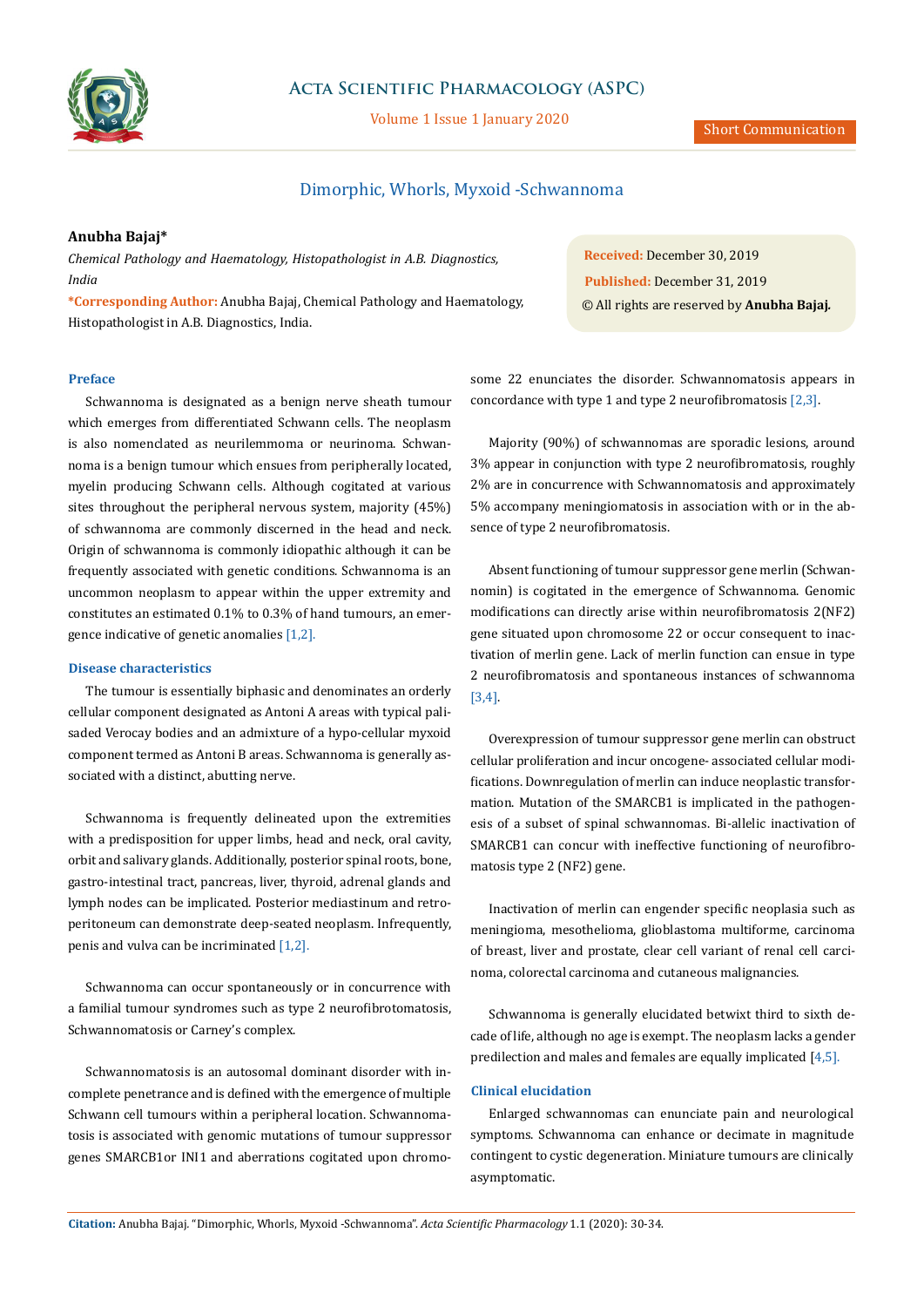Schwannoma typically demonstrates a chronic neuropathic pain due to compression of adjacent nerve. Prominent tumour nodules can appear in peripheral tumours.

Schwannoma can be appropriately diagnosed with a clinical history, cogent physical examination and confirmatory investigations such as imaging, computerized tomography (CT), magnetic resonance imaging (MRI) and adequate tissue examination [3,5].

#### **Histological elucidation**

On gross examination, schwannoma is solitary and encapsulated. Capsule is derived from the epineurium, parent nerve of origin can be adherent to tumour periphery although lacks penetration within the tumour substance. Posterior mediastinum can depict a dumb-bell tumefaction which is generated from or extends into the vertebral canal.

Miniature, fusiform schwannoma can recapitulate a neurofibroma. Enlarged neoplasm can be cystic with areas of haemorrhage and are usually placed eccentrically contingent to the parent nerve. Cut surface of the tumour is shimmering, light tan or brown with yellowish patches.

On microscopy, a biphasic, compact tumour is exemplified with distinct hyper-cellular Antoni A areas commingled with myxoid, hypo-cellular Antoni B areas. Miniature schwannoma can be devoid of myxoid, Antoni B regions. Fibrillary processes with peripheral nuclear palisading (Verocay bodies) can be frequently discerned within cellular, Antoni A areas. Enlarged, irregularly distributed blood vessels are prominent within Antoni B areas [5,6].

Tumour cells are narrow, elongated, wavy with tapered edges, poorly defined cytoplasmic edges, blunt-ended nuclei with dense chromatin and are usually interspersed within collagen fibres. Degenerative manifestations with nuclear atypia can ensue in ancient tumours. Mitosis is infrequent. Thickened, patent blood vessels with hyalinised walls, gaping, tortuous lumen and impacted thrombi are exemplified. Dilated vasculature can be enveloped with haemorrhage or extravasation of red blood vessels.

Foamy macrophages or lymphoid aggregates are delineated. Amianthoid fibres or collageneous spherules can be exhibited as enlarged, nodular aggregates of collagen with radiating margins. Axons are usually absent except in foci of nerve adherence. Malignant transformation demonstrates malignant epitheloid cells and can exceptionally depict diverse differentiation such as angiosarcoma- like areas [4,6].

Cytological manifestation of schwannoma depicts aggregates of spindle shaped cells with indistinct cytoplasm and elongated, blunt ended nuclei.

31

Ancient schwannomas can delineate nuclear pleomorphism and occasional nuclear inclusions [3,5].



**Figure 1**: Schwannoma with hyper-cellular, Antoni A areas with peripheral nuclear palisading and hypo-cellular Antoni B areas [10].



**Figure 2**: Schwannoma with hypo-cellular zone and admixed hyper-cellular zone of spindle shaped cells [11].



**Figure 3**: Schwannoma with hyper-cellular, Antoni A areas, peripheral nuclear palisading and admixed collagen fibres [12].



**Figure 4**: Schwannoma with prominent myxoid, hypo-cellular areas and Verocay bodies with nuclear palisade [13].



**Figure 5**: Schwannoma with spindle shaped cells, blunt ended nuclei, Verocay bodies composed of amalgamated, parallel nuclei demonstrating a palisade [13].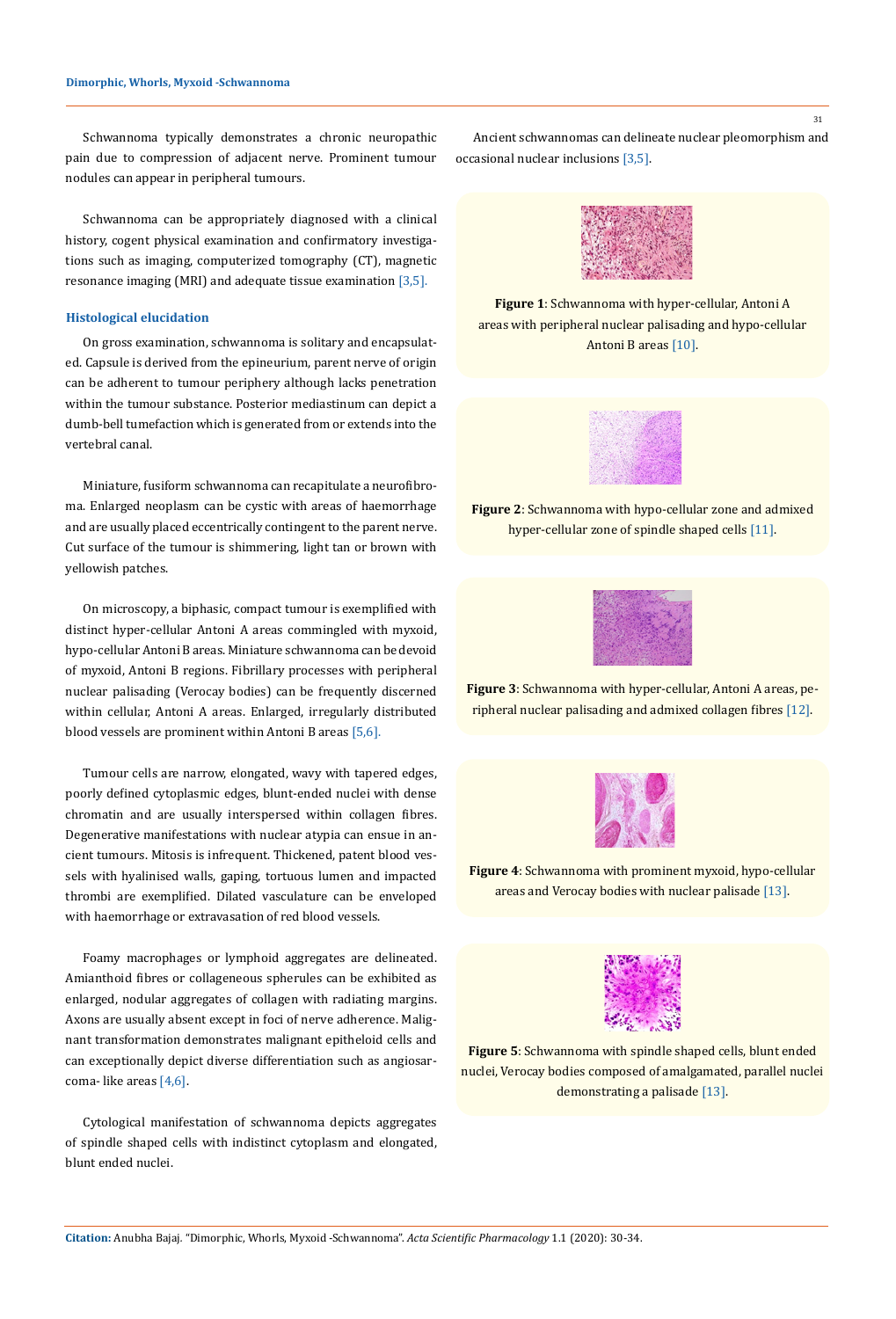

**Figure 6**: Schwannoma with hyper-cellular zone of Schwann cells, admixed collagen fibres and nuclear parallelism [14].



**Figure 7**: Schwannoma with peripherally accumulated, parallel nuclei, hyper-cellular Antoni A areas and hypo-cellular Antoni B areas [15].



**Figure 8**: Schwannoma with distinctive Verocay bodies, a central cytoplasmic zone and peripheral nuclear zone [16].



**Figure 9**: Schwannoma with cellular, spindle shaped aggregates, wavy, blunt ended nuclei and nuclear accumulates at the periphery [17].



**Figure 10**: Schwannoma with hyper-cellular Antoni A areas, centric cytoplasmic zone and a peripheral margination of nuclei [18].



**Figure 11**: Schwannoma with classic Verocay bodies with centric cytoplasm, peripheral nuclei and a smattering of collagen fibres [19].



**Figure 12**: Schwannoma with hyper-cellular Antoni A, peripheral nuclear palisading and centroidal cytoplasmic zone [20].

#### **Microscopic variants**

Ancient schwannoma can exemplify degenerative manifestations such as hyalinization.

Plexiform schwannoma requires a differentiation from conventional schwannoma which can be removed from adherent nerve fascicles with minimal tissue injury. However, plexiform schwannoma is imbued with several nerve fascicles and necessitates a comprehensive resection to prevent reoccurrence.

Cellular schwannoma are frequently situated in paravertebral region. Hyper-cellular areas entirely composed of Antoni A areas are cogitated in the absence of Verocay bodies. Pseudo-glandular elements can be detected in cellular schwannoma [6,7].

Epitheloid schwannoma demonstrates a moderate cellular cytoplasm within the constituent Schwann cells.

Micro-cystic or reticular variant of schwannoma demonstrates a preferential emergence in the gastrointestinal tract and infrequently within the subcutaneous tissue. Fascicles and bundles of bland spindle shaped cells appear within a myxoid background accompanied by varying proportions of micro-cystic articulations. Alternating Antoni A and Antoni B cellular zones or Verocay bodies are absent.

Melanotic or pigmented schwannoma is comprised of pigmented cells which are imbued with melanosomes manifesting melanocytic immune markers. Pigmented schwannoma arises from the connective tissue circumscribing spinal roots. Expansive foci of adipose- like cells and psammoma bodies can be delineated in the pigmented schwannoma. The tumour cells contain enlarged, vesicular nuclei with macronuclei. Elevated mitotic activity and tumour necrosis are accompanied by an inferior prognosis [6,7].

Pigmented schwannoma is immune reactive to S100 protein, HMB-45 and Melan A. Glial fibrillary acidic protein(GFAP) and neurofilament protein are occasionally reactive. Instances depicting an absence of PRKAR1A enunciation can indicate a concomitance to Carney's complex [2,4].

32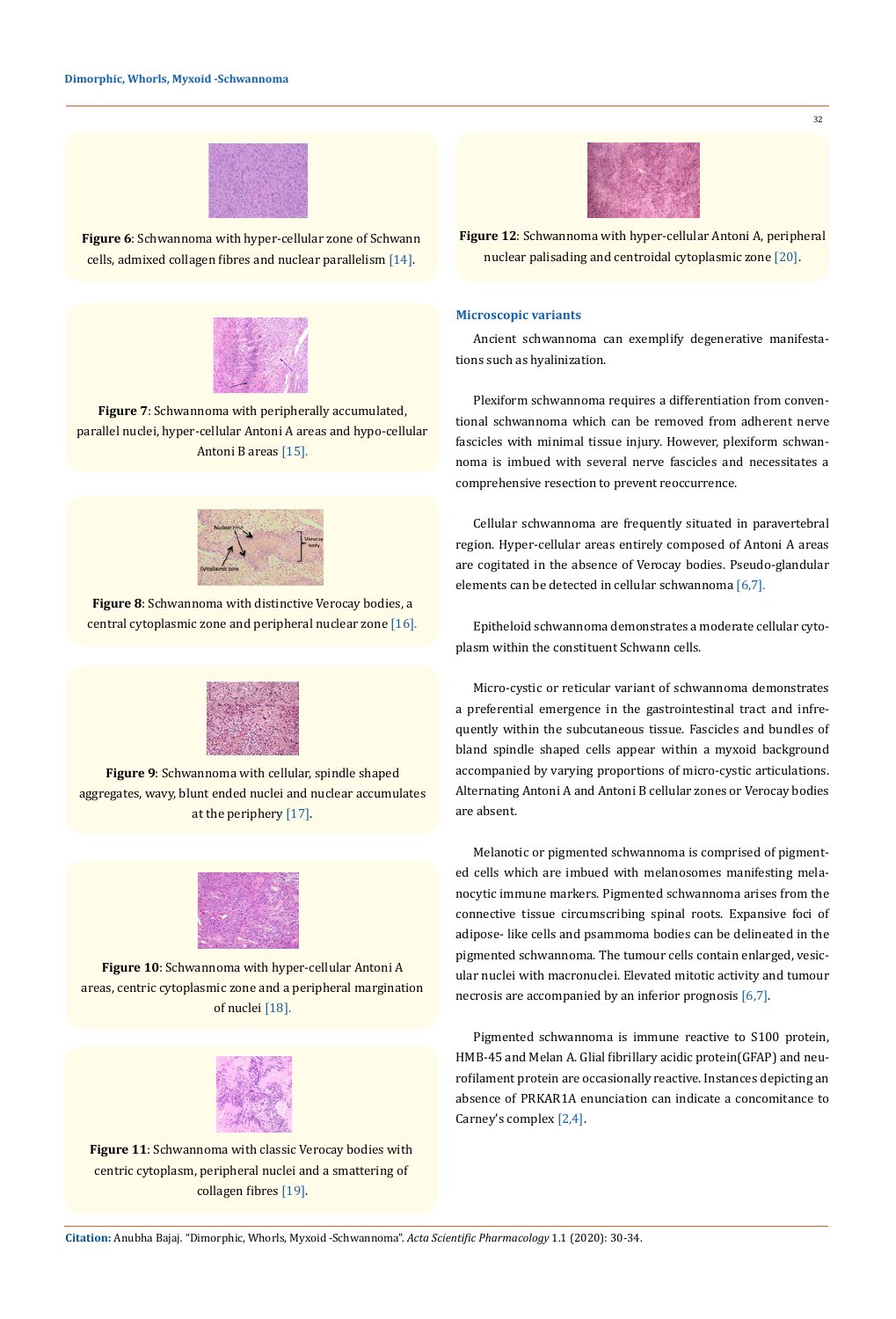## **Immune histochemical elucidation**

Schwannoma is intensely immune reactive to S100 protein. Immune reactivity to calretinin, CD56, SOX10 and podoplanin is cogitated. CD34 depicts a weak immune reactivity. Epithelial membrane antigen (EMA) is demonstrated within the capsule and perineural fibroblasts. Laminin, type IV collagen, vimentin and CD68 are also immune reactive [2,3].

Absence of immune reactivity is cogitated for keratin although occasional immune reactivity for cytokeratin can be enunciated with cellular schwannomas on account of cross reactivity to glial fibrillary acidic protein (GFAP). Neurofilaments are rarely reactive whereas desmin and smooth muscle actin can be observed as immune reactive. Ultrastructural examination demonstrates a basal lamina constituted of electron dense material which layers the surface of schwann cells. Elongated cells are cogitated displaying a continuous basal lamina, attenuated cytoplasmic processes, aggregates of intracytoplasmic micro-fibrils, peculiar intracytoplasmic lamellar bodies and accompanying extracellular long spacing collagen [7,8].

Fragmented basal lamina appears in Antoni B areas thus indicating a degenerative manifestation of Antoni A areas. Cells contains lipid granules and can display characteristic "Luse bodies" which are designated, atypical, long –spacing collagen fibres exceeding 100 nanometres appearing betwixt electron dense bands [2,4].

#### **Differential diagnosis**

Schwannoma requires a distinction from leiomyoma and leiomyosarcoma which are smooth muscle tumours with palisading and extensive secondary degeneration as enunciated with hyalinization, calcification, myxoid change and nuclear atypia in ancient lesions. Elongated cells demonstrate well defined cellular membranes and an eosinophilic or occasional fibrillary cytoplasm. Smooth muscle tumours are immune reactive for S100 protein, smooth muscle actin (SMA) and desmin. Ultrastructural features of smooth muscle cellular differentiation are exemplified [2,3].

Schwannoma necessitates a demarcation from malignant melanoma. Melanotic schwannoma is immune reactive to laminin and collagen type IV, biomarkers which can differentiate betwixt melanotic schwannoma and malignant melanoma. Malignant melanoma is immune reactive to HMB-45 and melan A whereas schwannoma is immune non reactive to aforesaid markers.

Malignant melanoma with neural differentiation or neurotized melanoma requires a distinction from schwannoma. Neurotized melanoma demonstrates a preference for head and neck area. The biphasic tumour comprises of malignant melanoma and mature appearing neural component and is often amelanotic. Melan A is immune reactive in malignant melanoma component and is non reactive in the neural component [3,4].

Malignant peripheral nerve sheath tumour (MPNST} requires a segregation from schwannoma. Peripheral nerve sheath tumour demonstrates features of malignancy such as an infiltrative pattern of growth, hyper-cellular zones, cellular and nuclear pleomorphism, necrosis and enhanced mitotic activity. Areas of divergent differentiation can ensue. Immune reactivity to S100 protein can be focal or absent.

Neurofibroma requires a distinction from schwannoma. However, neurofibroma usually lacks a definitive capsule, is configured of spindle shaped cells, fragments of collagen and mast cells. Hypocellular and myxoid areas are common in addition to an absence of hyper-cellular areas. Immune reaction to S100 protein is weak, calretinin is focally reactive and CD34 with factor XIII a demonstrates an intense immune reactivity [3,5].

Pleomorphic hyalinising angiectatic tumour ( PHAT) cogitates a demarcation from schwannoma. Aforesaid tumour is non encapsulated, depicts an infiltrative margin along with enlarged, ectatic vascular configurations and perivascular hyalinization. Fibrin deposits are discerned within and surrounding blood vessels. Immune non reactivity to S100 protein, CD31 and CD34 is cogitated.

Solitary circumscribed neuroma or palisaded encapsulated neuroma is a tumour which can be mistaken for schwannoma. Solitary neuroma is an encapsulated dermal or subcutaneous tumour with nuclear palisading which depicts club-like cellular extensions within subcutaneous tissue. Special silver stains delineate axons which traverse Schwann cells. However, axons commonly abut the capsule in schwannoma. Fine immune reactivity to epithelial membrane antigen (EMA) is cogitated in the periphery.

Differentiation of a schwannoma is required from nodules such as ganglion, sarcoma, lipoma and xanthoma [2,4].

#### **Investigative assay**

On examination, the nodule is mobile in transverse direction and immobile on longitudinal axis on account of nested tumour islands appearing within an intra-neural site.

On radiological assessment, schwannoma appears as a well delineated mass displacing adjacent structures although lacks direct, peripheral invasion.

Fatty degeneration can be discerned although haemorrhage and calcification are infrequent. Cystic degeneration and haemorrhage arise in enlarged tumours, particularly within heterogeneous foci [7,8].